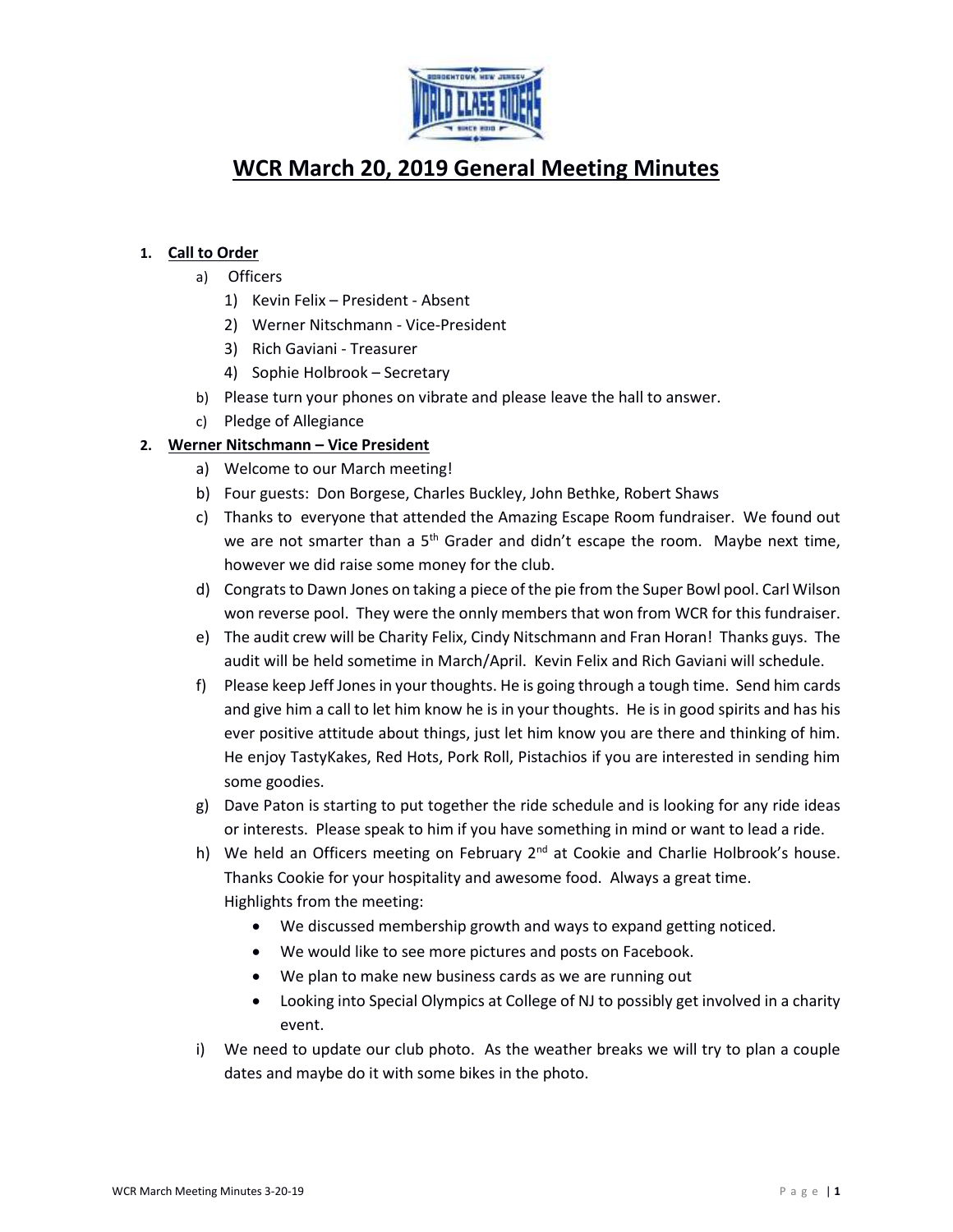

- j) Looking forward, we are planning to have our summer picnic at Chez Nitschmann's on August  $24<sup>th</sup>$  so set that day aside.
- k) Kevin Felix has started the planning for the Vermont ride. Currently we are set for August 9, 10, 11, 12 and 13. I have blocked out rooms at the Gray Ghost Inn and will send out the booking info via blast in the next few weeks. Carina is looking forward to seeing us again. Kevin has made a special request asking that she has lots of bacon on hand, oh yeah and ice cream!!!
- I) Our next meeting is scheduled for April  $17<sup>th</sup>$

# **3. Vice President – Werner Nitschmann**

a) Reported for Kevin Felix who was absent due to work commitments. Nothing further to report.

## **4. Treasurer – Rich Gaviani**

- a) February Opening Balance: \$2,303.93
- b) February Income: --
- c) February Expenses: \$681.48
- d) Total Balance: \$1,622.45

## **5. Secretary – Sophie Holbrook**

- a) Welcome to the Super Worm Equinox Moon meeting as we welcome Spring 2019 this evening.
- b) Complete your WCR 2019 enrollment forms and give/mail to Dave Paton.
- c) Thank you Cindy Nitschmann for doing a fantastic job with the winter activities.

## **6. Head Road Captain – Dave Paton**

a) The ride calendar will be updated after the ride leader meeting on March 24<sup>th</sup>.

## **7. Membership – Dave Paton**

- a) Rich Gaviani won the 50/50 \$45/\$45
- b) Dawn Jones missed her chance to Feed the Pig \$14
- c) Password change for 2019 will change on March  $31^{st}$ .

#### **8. Editor – Dina Gaviani - Absent**

#### **8. Webmaster – Dina Gaviani – Absent**

#### **9. Activities – Cindy Nitschmann**

- a) WCR earned \$80 from the Amazing Escape fundraiser
- b) Chickie's and Pete's Fundraiser on March 20<sup>th</sup> after the general membership meeting
- c) Red Robin possibly April 4th
- d) Paint Party fundraiser is under consideration.
- e) Weeknight dinner rides during the riding season.